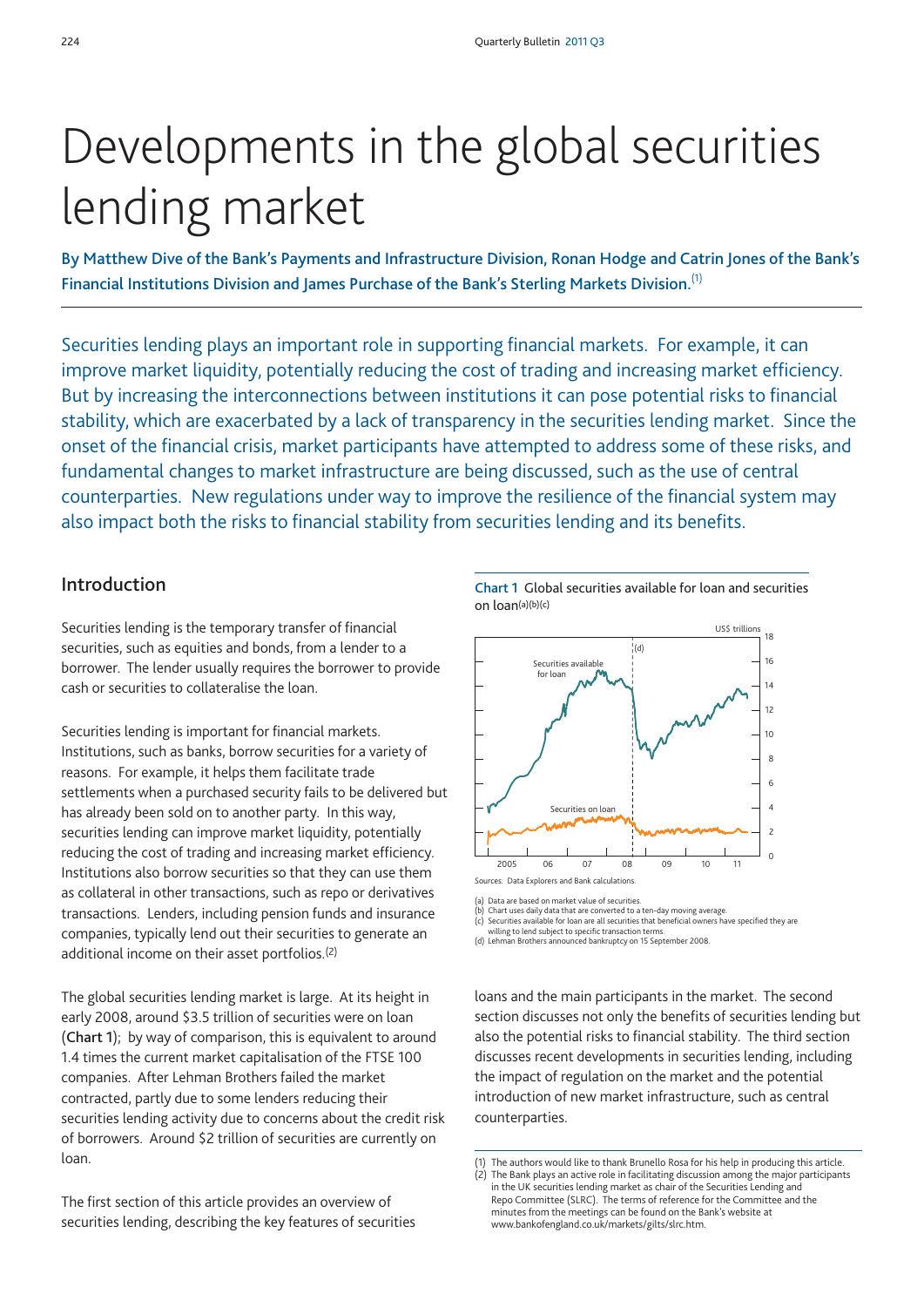# **Overview of securities lending**

The securities lending market involves various types of financial institutions. This section describes the key participants in the securities lending market and their motivations for borrowing and lending securities. It also discusses the basic mechanics and key features of a securities lending transaction.

## **Participants in securities lending**

**Figure 1** shows the main participants and their relationships in a securities lending transaction.



## **Borrowers**

Borrowers of securities are typically large financial institutions, such as banks. Often they act as a 'principal intermediary' and borrow securities on behalf of smaller institutions such as hedge funds.

Institutions borrow securities for a variety of reasons, including:

- (1) **To facilitate the buying and selling of securities.** This activity is commonly known as 'market-making'. Market makers stand ready to buy and sell securities on a regular and continuous basis. In order to meet customer demand to buy securities, they hold an inventory of securities and also borrow securities.
- (2) **To facilitate trade settlement.** Settlement failure occurs when a seller fails to deliver a security, such as an equity, to a buyer on an agreed date. This may happen due to incorrect settlement instructions being exchanged between parties. In some cases, the institution that is waiting to receive the equity has already agreed to sell it on. In order to avoid the costs and penalties that can arise from failing to deliver the equity, they can borrow an equivalent equity in order to complete the transaction. Once the equity is received from the original seller, this can be delivered to the securities lender in order to terminate the securities loan.
- (3) **To access high-quality and liquid collateral.** Institutions, usually banks, may borrow high-quality and liquid

securities, such as government bonds, against which they pledge relatively lower-quality and less liquid securities, such as corporate bonds or asset-backed securities (ABS), as collateral. These transactions are often referred to as 'collateral upgrade trades'. The borrowed securities can then be used to raise cash in the repo market or as collateral for swap and derivative transactions.

(4) **For trading strategies.** An institution may borrow securities to sell them — so-called 'short-selling'. Short-selling is used in a number of trading strategies. For example, an investor may think that an equity is overvalued and expects its price to fall. They borrow and then sell the equity, with a view to buying it back later at a lower price, in order to make a profit from the price difference.

Other motivations for short-selling include arbitrage and hedging strategies. In an arbitrage strategy, an investor believes there is an opportunity to profit by exploiting a price difference between two instruments that should have identical values. For example, this may occur when an equity trades on different exchanges in different currencies.

Hedging can involve taking a short position in a security to protect against specific potential losses from an investment. For example, an investor in corporate bonds may want to protect themselves against general interest rate moves. The investor can hedge this risk by short selling government bonds against their investment in corporate bonds. In this way, their exposure to general interest rate risk is reduced.

(5) **Dividend tax arbitrage.** This involves an institution lending their security to a borrower in a jurisdiction subject to more favourable dividend tax treatment over a dividend payout period. The tax benefit is often shared between the lender and the borrower.

## Lenders

Lenders of securities are commonly referred to as 'beneficial owners'. Beneficial owners are typically investors such as pension funds and insurance companies. They lend out securities to generate additional income on their asset portfolios. This income can help offset expenses associated with maintaining a portfolio of assets, such as paying a custodian to safeguard and administer the assets.

According to Data Explorers, revenue from securities lending peaked at \$14.3 billion in 2008, falling to \$6.5 billion in 2010. This represents a small proportion of beneficial owners' total returns but for some beneficial owners, such as exchange-traded funds (ETFs), their securities lending activities can represent a significant proportion of their revenue.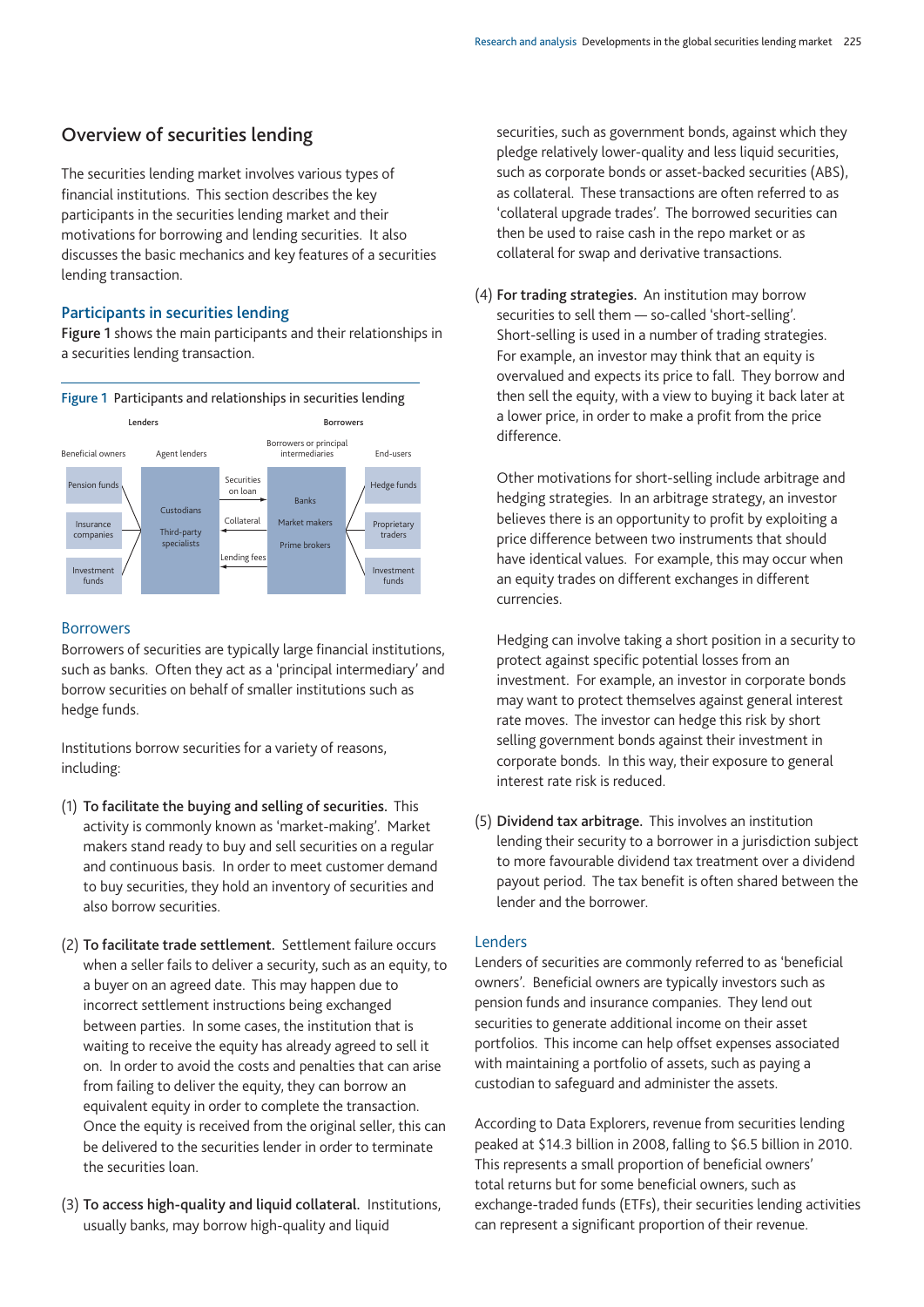According to Deutsche Bank, securities lending may account for up to a third of ETF providers' revenue.(1)

Beneficial owners usually use an agent lender, such as a custodian or third-party specialist, to manage their securities lending programmes. Agent lenders sometimes offer the beneficial owner protection against losses on their lending activity. Some large beneficial owners manage their own securities lending programmes.

#### **Mechanics of a securities lending transaction**

The key steps in a securities lending transaction are:(2)

- (1) The loan is initiated and terms are agreed between the lender and the borrower. The agent lender usually negotiates the terms on behalf of the beneficial owner. Terms may include the duration of the loan, borrowing fees, eligible collateral and collateral margins.
- (2) The lender delivers the securities to the borrower and the borrower delivers the collateral to the lender.
- (3) During the life of the loan, the collateral required from the borrower may vary as the values of the collateral and of the securities lent change.
- (4) When the loan is terminated, securities are returned to the lender and the collateral is returned to the borrower.

#### **Key features of securities loans**

There are four key features of a securities loan transaction: collateral, ownership of securities, duration and fees.

#### Collateral

Securities loans are collateralised by cash or other types of securities. In Europe, securities, such as bonds or equities, are mostly taken as collateral in preference to cash (**Chart 2**).

**Chart 2** Percentage of securities on loan against cash collateral



In the United States, cash is usually taken as collateral. This difference in accepted collateral between regions may be partly due to variances in regulation. For example, the US Securities and Exchange Commission Rule 15c3-3 prevents broker dealers from pledging equity as collateral when borrowing equities.

In both Europe and the United States, cash collateral is reinvested in other assets. The box on page 228 discusses how the nature of these cash reinvestments have changed over the past few years.

The market value of the collateral posted is typically greater than that of the lent securities. This margin (sometimes referred to as a 'haircut') is intended to protect the lender from potential loss should the borrower default and reflects the potential variation in both the market value of the collateral and of the securities lent. To maintain sufficient levels of overcollateralisation, the collateral and the lent securities are valued regularly and the margin required is increased or decreased accordingly. The beneficial owner's agent lender usually manages this process.

As has been seen during the financial crisis, margins on securities loans and other types of securities financing, such as repo, can increase significantly. This could be due to lenders' concerns about individual borrowers or concerns about certain types of collateral. For example, typical margins on AAA-rated structured products increased from around 10% in June 2007 to 100% in June 2009. The practice of increasing margins as institutions or markets become more stressed is procyclical and can lead to further stress.(3)

## **Ownership**

In most securities lending transactions, legal ownership over both the securities on loan and the collateral is transferred between the beneficial owner and the borrower. Transactions are structured such that the economic benefits associated with ownership, such as dividends and coupons, are paid back to the original owners. But a beneficial owner surrenders other rights of ownership, such as voting rights, when lending equities. If the beneficial owner wants to vote on equities it has lent out, it needs to recall them.

#### Duration

Securities are usually lent on an open basis with no fixed maturity date. This gives beneficial owners the flexibility to recall their securities at any time if, for example, they are concerned about the creditworthiness of the borrower or if

<sup>(1)</sup> For further information, see Deutsche Bank (2011).

<sup>(2)</sup> More detail on the mechanics of a securities lending transaction, including examples, are shown in Faulkner (2010).

<sup>(3)</sup> For further discussion on the procyclical nature of margin requirements and the role of macroprudential policy in addressing this, see Haldane (2011) and a paper by the Committee on the Global Financial System (2010).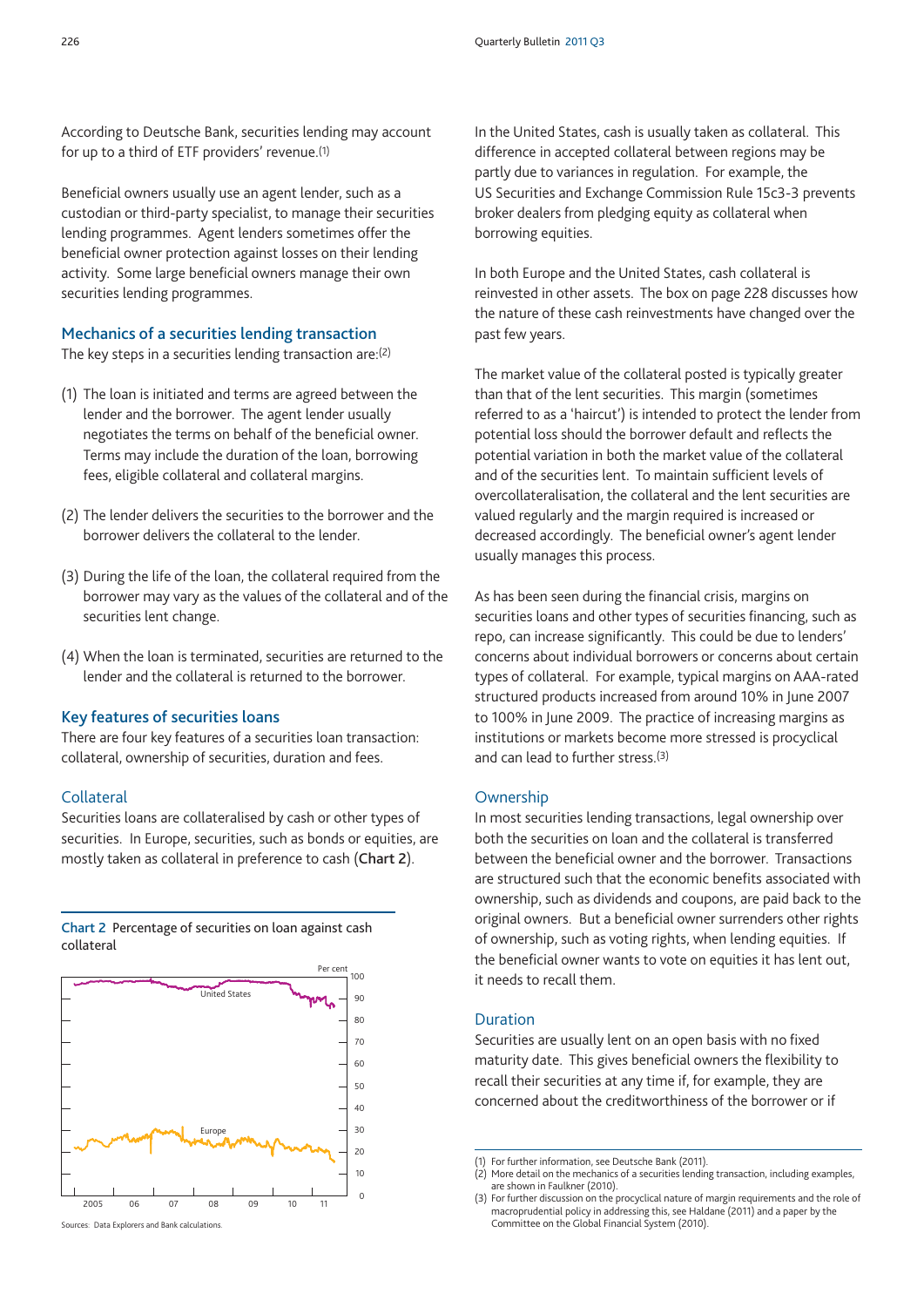they want to vote on the equities. Borrowers may also find it useful to be able to return the security at any time, if, for example, they decide to terminate a short position that utilises the security. In some cases, loans will be agreed for a specified term, giving borrowers more certainty that they will be able to cover their short positions, for example.

## Lending fees

In return for lending its securities, the beneficial owner receives a fee from the borrower. Lending fees can vary greatly depending on the nature, size and duration of the transaction and the demand to borrow the securities.

Agent lenders are compensated for their services through an agreed split of the lending fees. Fee splits may vary depending on a number of factors such as the services provided by the agent lender and the type and size of the beneficial owner's portfolio of assets.

## **Securities lending and repurchase agreements**

Securities lending is part of a larger set of interlinked securities financing markets. Repurchase agreements (commonly known as 'repo') and securities loans collateralised against cash are economically equivalent. A repo is the sale of securities for cash, with an agreement for the seller to buy back the securities at an agreed future date. Similar to securities loans, in a repo transaction the legal ownership of the securities passes from the seller to the buyer and the economic benefits are paid back to the original owners of the securities.

But there are two key differences between a securities loan and a repo:

- (1) **The purpose of the transaction.** Securities loans are usually motivated by an institution's demand to borrow a security for purposes such as short-selling or trade settlement. Repo is sometimes used to borrow or lend securities, but generally the motivation is to borrow or lend cash.
- (2) **Transaction structure.** In a repo transaction there is an outright sale of the securities accompanied by a specific price and date at which the securities will be bought back. Securities loans are often open-ended, which makes them more flexible for lenders and borrowers.

# **Securities lending and financial stability**

Securities lending plays an important role in supporting financial markets and brings positive benefits to the financial system. But some characteristics of securities lending can create fragilities that may pose risks to financial stability.

## **Benefits of securities lending** Market liquidity

Securities lending can improve market liquidity, potentially reducing the cost of trading and increasing market efficiency. This enables better price discovery and can reduce price volatility, which can facilitate financial institutions and non-financial companies in raising funding and capital and also helps investors to buy and sell securities.

By creating access to securities already outstanding in a market, securities lending has the effect of increasing the total supply of securities available to support activities such as market-making and trade settlement.

Market makers stand ready to buy and sell securities on a regular and continuous basis, which can enhance market liquidity. Being able to borrow securities helps them to meet customer demand for securities. In 2008, market contacts said that the reduction in securities available for loan (**Chart 1**) — alongside capital pressures on banks acting as market makers to reduce their balance sheets and inventories of securities — led to a reduction in market-making activity. This contributed to impaired market liquidity for certain types of securities and exacerbated funding issues for banks and non-financial companies.

Securities lending improves the reliability of the trade settlement process as institutions' ability to borrow securities helps to reduce settlement failures. This can enhance market liquidity indirectly as it contributes to efficient settlement and investor confidence when trading.

## Funding for banks

Banks hold securities in order to make a return and because they act as market makers for clients who want to buy and sell securities. They sometimes fund these securities by pledging them as collateral in the repo market. But for some securities, such as ABS, this may be difficult as providers of funding, such as money market funds, may have restrictions on the type of collateral they accept. Instead, banks can undertake collateral upgrade trades that allow them to swap these securities for higher-quality and more liquid securities, such as government bonds, that can be used to access funding in the repo market.

There are two potential funding advantages to banks from these types of transactions. First, provided the combined cost of the repo interest rate and the securities lending fee is less than other types of funding, the bank can obtain cheaper funding. Second, this represents an additional funding source for a bank, allowing them to diversify their funding. The wider the range of funding sources a bank can access, the lower the impact from a shock to one of these funding sources. Also, repo markets for high-quality securities are typically more robust than markets for repo of low-quality securities.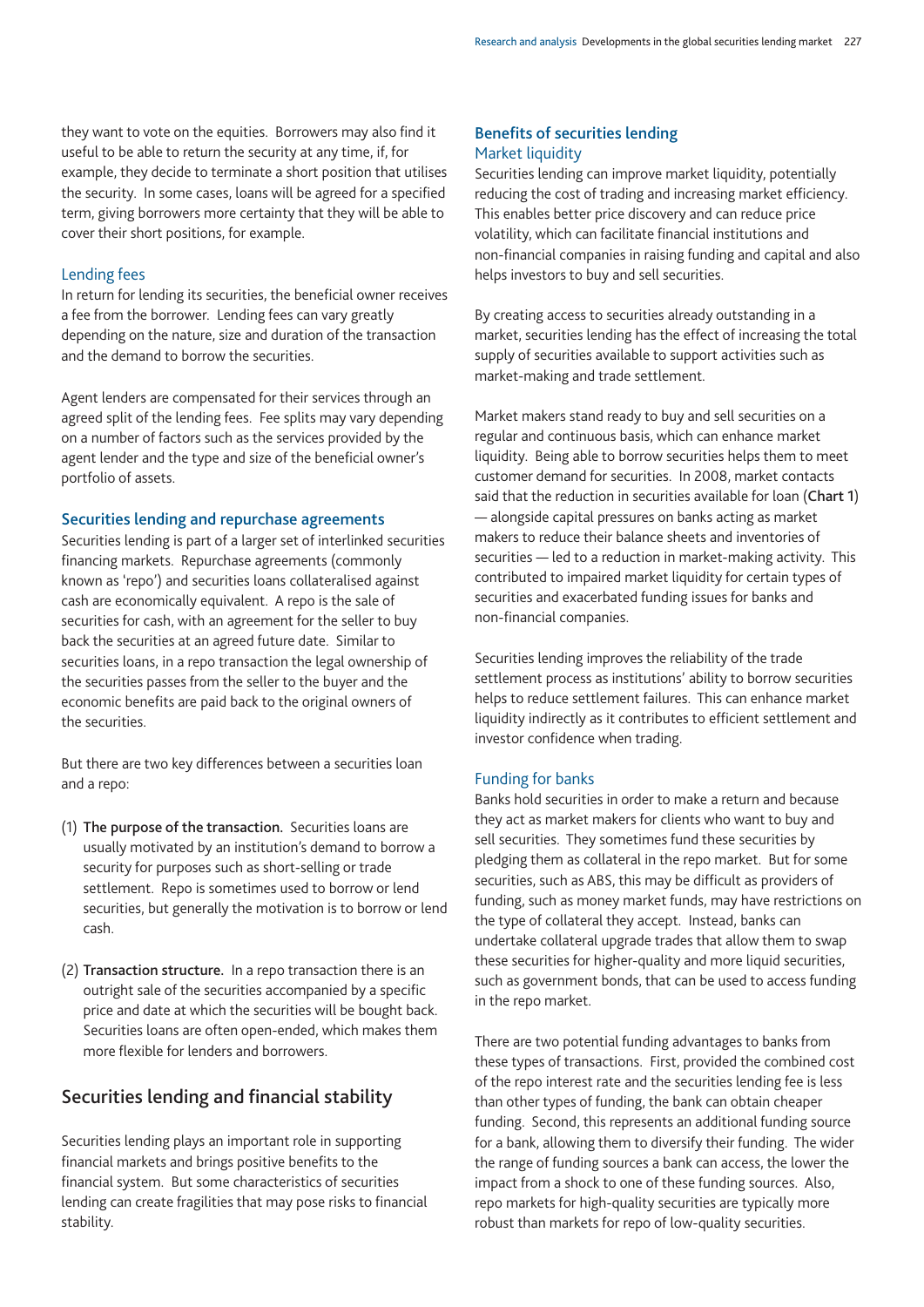# **Reinvestment of cash collateral from securities lending**

Beneficial owners that accept cash collateral pay interest to the borrower and therefore reinvest the cash to make a return. This activity is referred to as 'cash collateral reinvestment' and is particularly prevalent in the United States where cash collateral is more commonly accepted in securities lending transactions.

## **Cash collateral reinvestment during the financial crisis**

Global cash collateral reinvestments were around \$2.5 trillion at their peak in mid-2007. Agent lenders managed the majority of these cash reinvestments. They often managed 'pooled' programmes that grouped cash collateral from a number of beneficial owners together and reinvested the cash according to a set of investment guidelines regarding credit and liquidity risks. Some large beneficial owners that managed their own securities lending programmes reinvested their own cash collateral.

In order to generate returns, many cash collateral reinvestment programmes invested in relatively long-duration and illiquid assets such as floating-rate notes and asset-backed securities (ABS) (**Table 1**). This created a maturity mismatch between their assets and liabilities as most securities borrowers could return the borrowed securities and request their cash collateral back at any time.(1)

#### **Table 1** Cash collateral reinvestments(a)(b)

| Per cent                                   |                |                |
|--------------------------------------------|----------------|----------------|
|                                            | 2007 Q2        | 2011 Q2        |
| Debt securities and securitisations        |                |                |
| Asset-backed securities                    | 26             | 6              |
| Floating-rate debt securities              | 19             | 14             |
| Fixed-rate debt securities                 | $\Omega$       | $\overline{7}$ |
| Money market and repo                      |                |                |
| Repo                                       | 26             | 33             |
| Certificates of deposits and bank deposits | 15             | 18             |
| Commercial paper                           | 6              | 9              |
| Money market funds                         | $\overline{c}$ | 11             |
| Other                                      | 5              | $\overline{c}$ |

Sources: Data Explorers, Risk Management Association and Bank calculations.

(a) Data are based on a sample of US dollar cash collateral reinvestment programmes with total assets \$809 billion in 2011 Q2.

(b) Asset-backed commercial paper is included in asset-backed securities.

Some of these programmes have made large losses as a result of declining market values of these securities during the financial crisis. Some have also suffered liquidity problems as beneficial owners attempted to terminate their securities lending programmes and borrowers demanded their cash collateral back. In some cases, managers of cash reinvestment programmes put 'gates' on withdrawals to limit the outflows and give them time to unwind the cash reinvestments in an orderly way.

## The case of American Insurance Group (AIG)

AIG ran a particularly risky cash collateral reinvestment programme, with a significant maturity mismatch. It lent out securities owned by its insurance subsidiaries. At its height, AIG's cash collateral reinvestment portfolio was around \$76 billion. Around 60% of AIG's cash collateral was invested in residential mortgage-backed securities (RMBS).

As the credit concerns about AIG deepened, borrowers of AIG's securities began terminating their transactions, demanding a return of cash collateral. As that collateral was tied up in illiquid securities, this meant that AIG had great difficulty meeting these requirements. Alongside a number of other issues, this contributed to the failure and subsequent bail out of the group.(2)

#### **Recent developments in cash collateral reinvestment**

Cash collateral reinvestment programmes have been scaled back to around \$1 trillion. This is due to fewer securities on loan (**Chart 1**) and less appetite to take on cash reinvestment risks (**Chart 2**).

Beneficial owners still involved in cash collateral reinvestment have taken some steps to reduce the risks of their programmes. According to market contacts, larger and more sophisticated beneficial owners have shifted away from pooled reinvestment programmes towards 'segregated' programmes. These segregated programmes can reduce the risk of liquidity runs from other beneficial owners. Also, beneficial owners can specify the investment guidelines for the programme.

Most beneficial owners have adopted more conservative investment strategies, for example by reducing their investments in ABS (**Table 1**), and reducing the maturity of their investments (**Chart A**).



(a) Data are based on a sample of US dollar cash collateral reinvestment programmes with total assets \$809 billion in 2011 Q2. (b) Based on final maturity of investments.

(1) The role of cash collateral reinvestment programmes in the shadow banking sector are discussed in Tucker (2010) and Pozsar *et al* (2010).

(2) For further information on the bailout of AIG see the US Congressional Oversight Panel report (2010).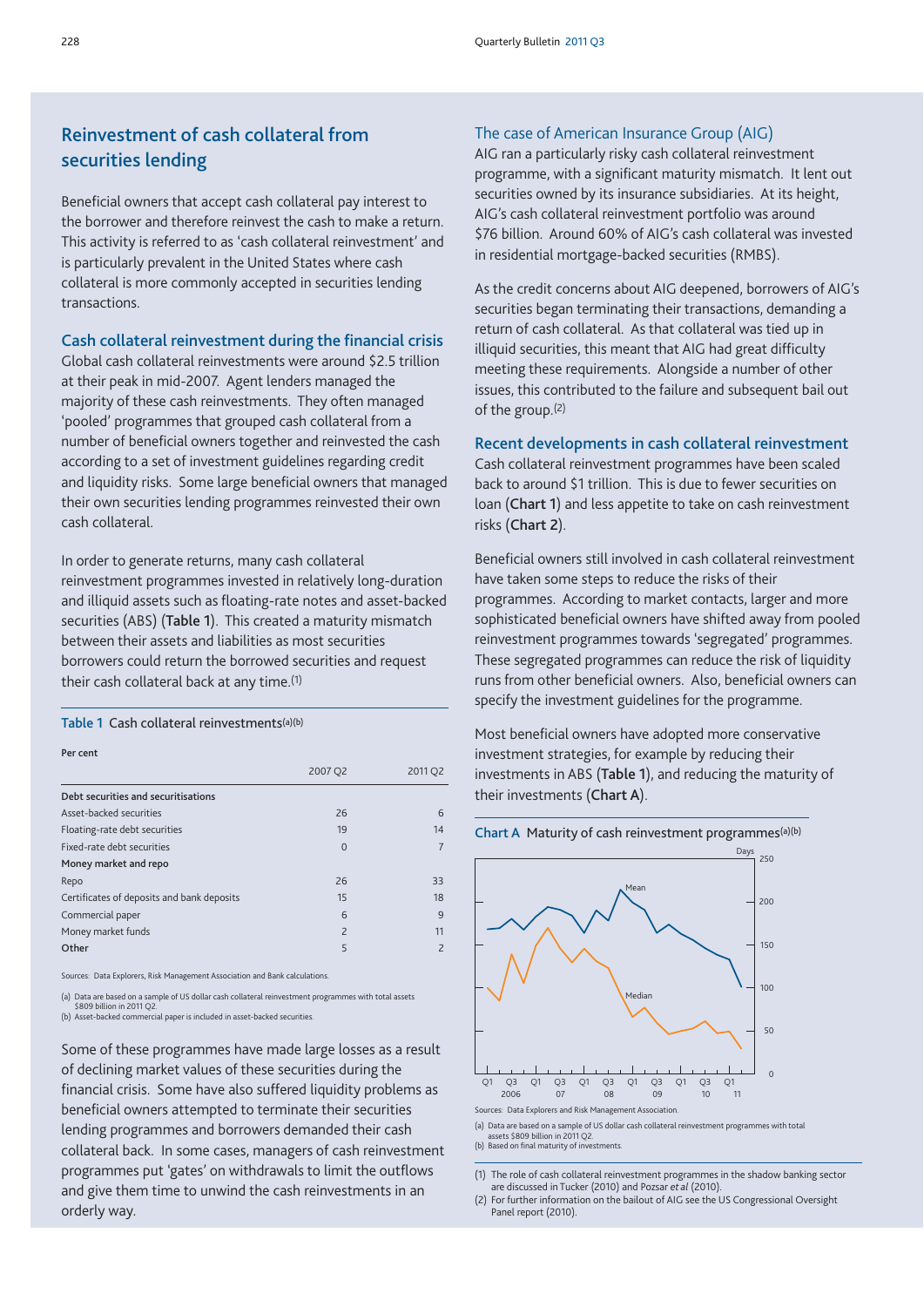## **Risks from securities lending** Interconnectedness(1)

Financial transactions that result in chains of counterparty exposures increase interconnections within the financial system. Securities lending creates additional interconnections between various types of financial institutions, as shown in **Figure 1**.

During episodes of stress, interconnectedness can cause contagion when problems at one or few institutions are transmitted across networks, impacting counterparties and their customers. Lehman Brothers, for example, was a large borrower in the securities lending market and often borrowed securities on behalf of clients, such as hedge funds. When Lehman failed, most beneficial owners were able to liquidate their collateral and replace their lost securities. But a small number of beneficial owners struggled to liquidate their collateral and made losses. And hedge funds that had borrowed securities via Lehman found it difficult to reclaim the collateral that they had pledged to Lehman in order to borrow securities. This was partly due to rehypothecation of collateral by Lehman, a practice that involves using collateral posted by their clients as collateral for other purposes.(2)

Losses for some securities lending participants led to more widespread counterparty concerns in the securities lending market. This prompted some participants to reduce their activity in the market, some entirely. This contributed to the significant fall in securities available for loan in late 2008 (**Chart 1**).

Additional interconnections are made when beneficial owners reinvest cash collateral in debt instruments of financial institutions and corporates. The box on page 228 discusses the issues associated with reinvesting cash collateral during the crisis.

With long counterparty chains, individual participants may also find it difficult to understand and price the risks to which they are exposed. The resulting opacity can be a source of risk in itself.

## **Opacity**

The following considers two types of opacity in securities lending — price and risk exposures.

Transactions are usually conducted bilaterally rather than through a centralised exchange, which leads to limited transparency on the fees paid for borrowing securities. Contacts report that the majority of market participants use data from companies that collect and distribute data on the securities lending market. Their data include information on fees and volumes of certain types of securities. But there are relatively little publicly available price data.

Lack of easily available data on pricing can lead to inconsistent pricing methodologies being adopted and can lead to uncertainty. In turn, that can potentially lower volumes, particularly during periods of high volatility.

Securities lending may also create opacity in risk exposures when the institutions involved, as well as other market participants, such as their clients and counterparties, do not fully understand the risks to which they are exposed to as a result of these transactions.

Market contacts have noted that beneficial owners may not have fully appreciated the counterparty and liquidity risks involved in their securities lending programmes before the financial crisis. For example, it became evident during the financial crisis that some were not aware what collateral they held.

Market participants, such as investors in investment funds and banks' counterparties, may also find it difficult to understand the risk exposure of institutions due to securities lending. Many institutions do not publish data on the size of their securities lending exposures. This might make it more difficult for participants to assess the risk of these institutions.

In the case of banks, for example, that are large borrowers of securities, securities lending can lead to a significant amount of assets being pledged as collateral. This means that a portion of their assets are 'encumbered' — another party has legal claim over them. The proportion of a bank's balance sheet that is encumbered in this way may be unknown to other market participants. But encumbrance can be an issue for unsecured creditors of a bank as it means they have fewer assets to lay claim on if the bank fails. So in a stressed situation, depositors and creditors may be more uncertain about being repaid, potentially leading them to withdraw their funding pre-emptively.

## **Developments in securities lending**

## **Market-led developments**

This section outlines some of the initiatives that aim to improve the understanding of and mitigate the risks associated with securities lending.

## Review of securities lending programmes

Market contacts report that many beneficial owners have reviewed their lending programmes in light of the financial crisis and have introduced more conservative guidelines. These guidelines include changes to the collateral they are willing to accept, the list of counterparties they will lend to and the

<sup>(1)</sup> The Bank also discussed the risks associated with interconnectedness and opacity in the box entitled 'Bank funding resilience: a whole balance sheet approach' on page 36–37 of the June 2011 *Financial Stability Report*.

<sup>(2)</sup> For further reading on rehypothecation, see Singh and Aitken (2010).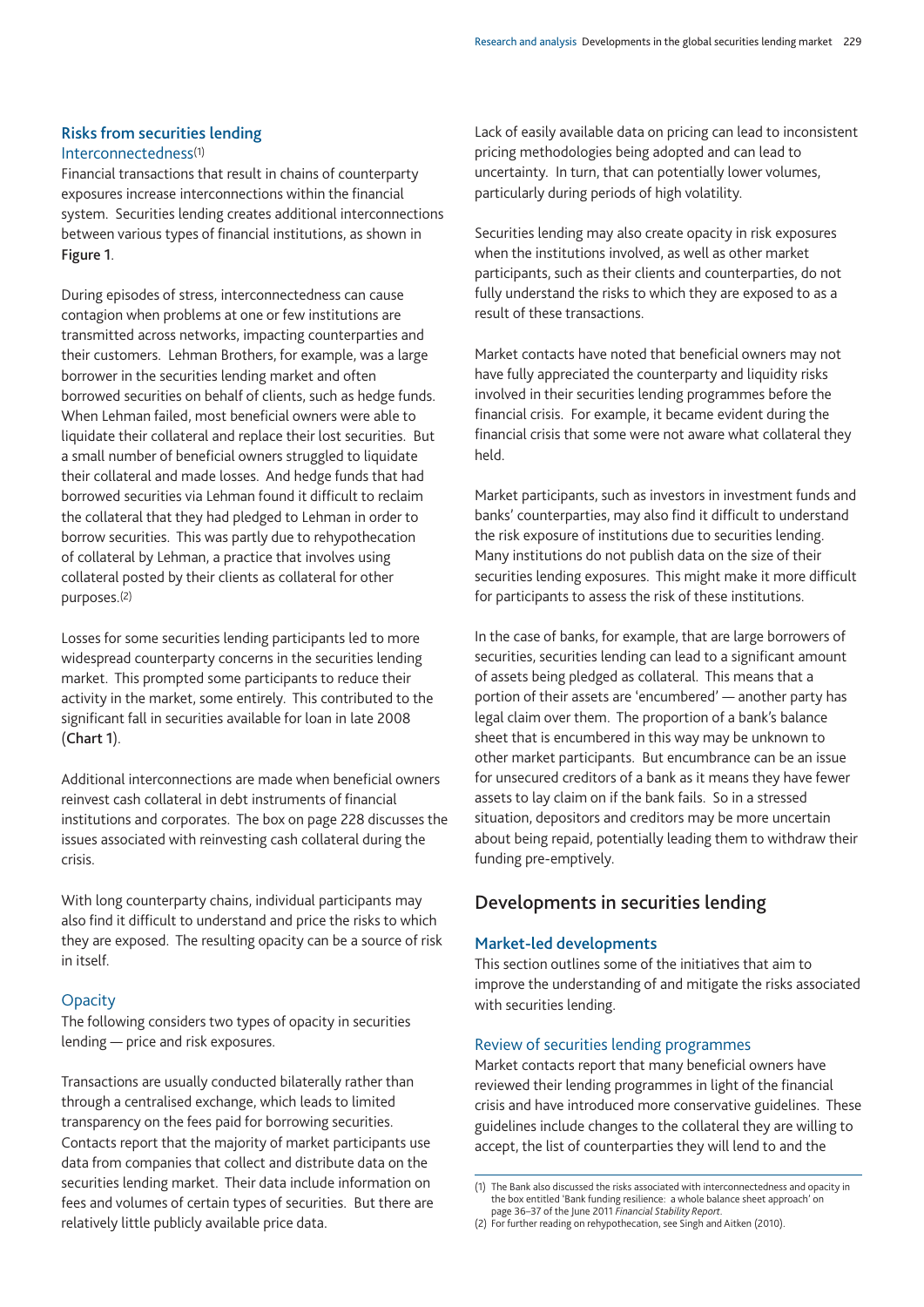investment parameters of cash collateral reinvestment programmes. Beneficial owners' reporting requirements from their agent lenders are also said to have increased.

## Education of beneficial owners

Uncertainty around the risks of securities lending is thought to be one reason behind the withdrawal of some beneficial owners from lending programmes during the financial crisis. As a result, the industry has sought to improve beneficial owners' understanding of securities lending. For example, under the auspices of the Securities Lending and Repo Committee (SLRC), a group of financial trade associations have published educational materials for beneficial owners.(1) It is hoped this initiative will improve beneficial owners' understanding of the risks involved in securities lending.

## Revisions to legal agreements

Industry-standard legal agreements for securities lending transactions have been updated. For example, the Global Master Securities Lending Agreement includes revisions to the process of valuing collateral in the event of default, something that became problematic after Lehman Brothers' bankruptcy when limited trading in some securities created problems in determining market prices. But adoption of new agreements by securities lending counterparties has been slow.

#### New market infrastructure

The costs and benefits of fundamental changes to market infrastructure, such as central counterparties (CCPs) and trade repositories, are being considered by market participants.

#### *CCPs*(2)

A CCP is an institution that sits between parties to a financial transaction, acting as the counterparty to each one. It can help manage the risks involved in a transaction, in particular counterparty credit risk.

CCPs are widely used in the repo market and some derivatives markets, such as interest rate derivatives. They are also used for some securities lending transactions, mainly in the United States and more recently in Europe.

In a securities lending transaction involving a CCP, the lender and borrower deliver the securities and collateral to the CCP, who then delivers them to the final parties. The CCP collects margin from the lender and the borrower. This protects the CCP if the borrower fails to return the securities or the lender fails to return the collateral.

Provided CCPs are highly robust, they can potentially provide benefits to the securities lending market. By acting as a secure node within a network of financial institutions, they can reduce system-wide counterparty credit risk. And CCP margin methodologies, which are generally more standardised and transparent, should lead to more continuous and predictable

changes in margin requirements. This can reduce the likelihood of sudden collateral calls on borrowers, which can cause them liquidity problems.

Despite the potential systemic benefits of CCPs, contacts have suggested some impediments to their use. These include the additional costs to lenders of providing margin to CCPs. Such costs may contribute to a collective action problem to using CCPs, as an individual participant's decision to use a CCP may not take into account the systemic benefits.

#### *Trade repositories*

A trade repository is a central data centre where details of transactions are reported. Data are collected on a trade-by-trade basis, on the type of transaction, notional value, currency, maturity and counterparties.

Trade repositories can improve the transparency of a market, helping authorities and market participants to see the pattern of risk and flows across markets. There are global trade repositories for credit, interest rate and equity derivatives. Transparency in the securities lending market could also be enhanced through the introduction of a trade repository.(3)

#### **Impact of regulation**

Regulatory authorities around the world are changing their regulatory frameworks to improve the resilience of the financial system. There is currently little new direct regulation of the securities lending market but changes to the regulation of institutions, including banks and insurers, may have an indirect impact on the market. This section discusses the possible impact on the securities lending market from some of these regulatory changes, and the potential financial stability implications.

#### Basel III

Basel III is the new global regulatory standard governing banks' capital and liquidity that aims to improve the resilience of banks. The new rules are due to be phased in from 2013 through to 2019.

A significant element of Basel III is to increase capital requirements to recognise counterparty credit risk more adequately. Banks borrowing or lending securities may need to allocate more capital to capture more accurately the risk of a counterparty defaulting. This could make borrowing securities more expensive for banks, which could in turn increase the cost of providing services such as market-making and the cost of collateral upgrade trades for bank funding purposes.

<sup>(1)</sup> The educational materials can be found on the Bank's SLRC web page at www.bankofengland.co.uk/markets/gilts/slrc.htm.

<sup>(2)</sup> CCPs for securities lending is also discussed in Howieson and Zimmerhansl (2010) and

the International Securities Lending Association (2009).

<sup>(3)</sup> The benefits of a trade repository for the securities lending market was also discussed by Tucker (2011a,b).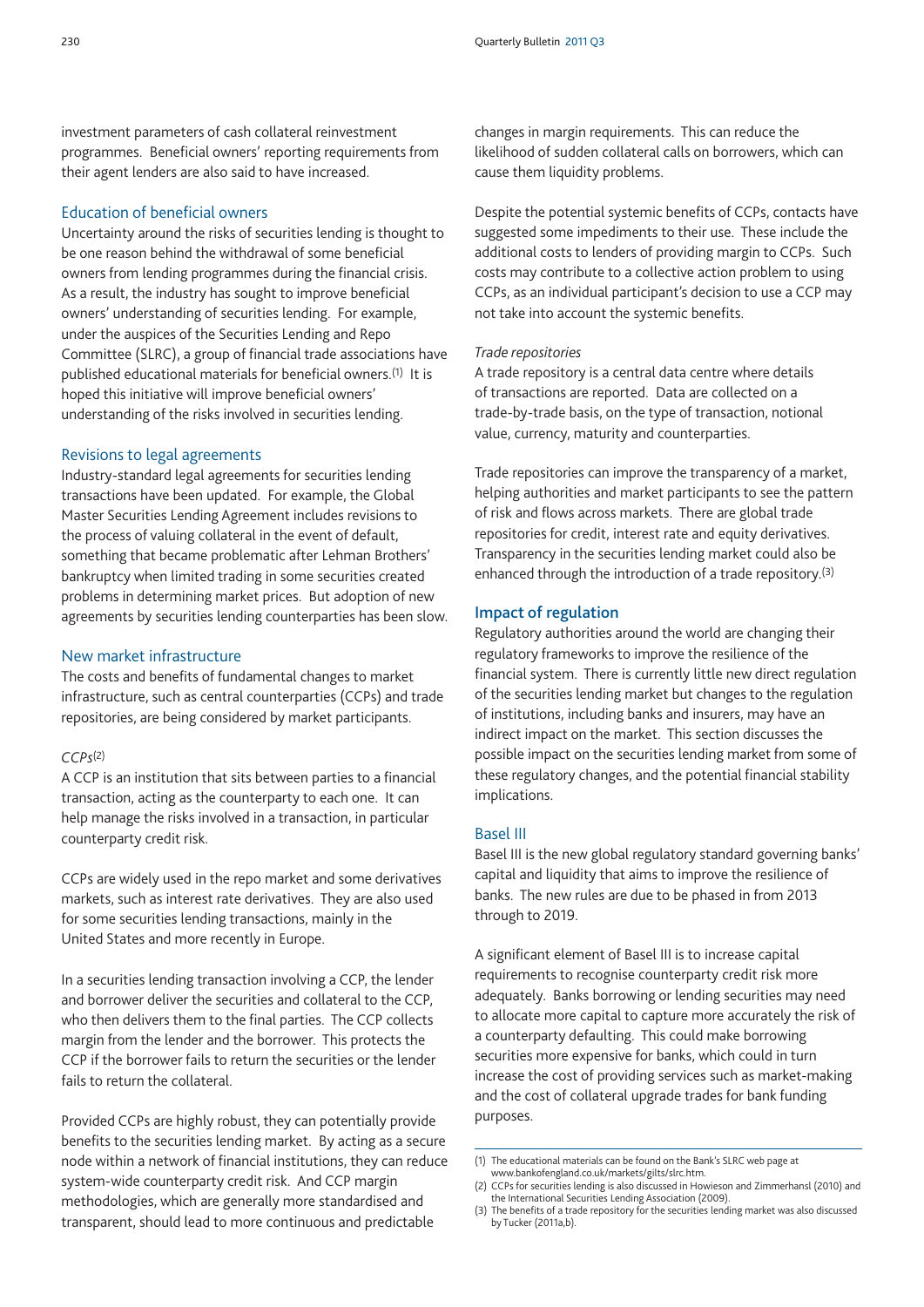# **Collateral swaps**

## Traditional collateral upgrade trades

A 'collateral upgrade trade' is a type of securities lending transaction that involves an institution, usually a bank, borrowing high-quality and liquid securities, such as gilts, in return for pledging relatively less liquid securities, such as residential mortgage-backed securities (RMBS). The bank may use the high-quality securities they have borrowed to raise cash in the repo market or as collateral for swap and derivative transactions.(1)

## Collateral swaps

Market contacts and the Financial Services Authority (FSA) have reported increased demand from banks in the past year to undertake a type of collateral upgrade trade, referred to as a 'collateral swap'. The key feature is that the transactions are arranged for a minimum term rather than being open to recall like traditional securities loans. Collateral swaps are typically based on pools of securities, allowing substitutability both of the securities lent and the collateral pledged. This gives each party some flexibility around which assets to use at any time.

Key drivers of these transactions are banks' liquidity and funding requirements. The FSA's Individual Liquidity Adequacy Standards and forthcoming Basel III liquidity rules, require banks to hold a stock of liquid assets to improve their resilience to liquidity stress. These transactions provide banks with another way to access a stock of such liquid assets. Some transactions are arranged for a few years while others are based on regulatory parameters, such as the 90-day FSA liquidity stress periods.(2)

Banks can also use these transactions to help fund their lending activities. For example, mortgage loans packaged into RMBS can be exchanged for more liquid securities that can be used to raise funding in the repo market. This achieves funding in an equivalent way to long-dated repo transactions.(3) The Bank's Special Liquidity Scheme (SLS) allowed banks to pledge relatively illiquid securities in return for liquid Treasury bills, that banks could then use to finance themselves.(4) Indeed, the expiry of the SLS in January 2012 has been an important driver for collateral swap transactions which can be seen in some respects as providing a private sector replacement for the SLS.

Potential lenders in these transactions are pension funds and insurance companies, who hold large portfolios of government bonds. These institutions are less susceptible to liquidity runs and hold these assets more for their high credit quality and long duration (to match the profile of their liabilities) than for liquidity purposes, for which their requirements are typically low relative to banks.

The volumes of these transactions are thought to be low at present, but contacts report significant interest and hence, there is potential for a substantial increase in volumes.

## Potential implications for financial stability

This transfer of liquidity from pension funds and insurance companies to the banking system may be viewed as a positive development. By providing another funding and liquidity source for banks this may improve banks' resilience.

But these transactions may also be associated with risks to financial stability. In particular, the limited disclosure around these transactions may add to issues around opacity; as a form of secured funding they add to the encumbrance of banks' assets; and because the transactions are subject to margining, the value of the funding they provide may vary potentially introducing procyclicality to the provision of lending they support. In addition, their recent appearance means the robustness of these transactions during stress is untested as is the capacity of the lender of securities to manage a default in a way that does not entail costly externalities for the financial system.

In the June 2011 *Financial Stability Report*, the Bank's Financial Policy Committee advised the FSA that its bank supervisors should monitor closely the risks associated with opaque funding structures, such as collateral swaps.

(4) More details on the SLS are available on the Bank's website at www.bankofengland.co.uk/markets/sls/index.htm.

At the same time, Basel III liquidity regulations, like the current FSA Individual Liquidity Adequacy Standards, will require banks to hold a buffer of liquid assets to help protect against liquidity risks. Market contacts expect increased demand by banks to borrow eligible liquid assets from securities lenders on a long-term basis to include in these buffers. This is discussed further in the box above.

## Solvency II

Solvency II is a European directive that aims to enhance the solvency of insurers in order to protect policyholders and beneficiaries. The details of Solvency II are still being finalised and implementation is expected to begin in 2013.

Market contacts note that Solvency II may lead to insurers having to hold additional capital against counterparty

<sup>(1)</sup> Collateral upgrade trades were also discussed in the Bank's 2006 Q4 *Quarterly Bulletin*, see box entitled 'Collateral upgrade trades' on page 371.

<sup>(2)</sup> The FSA recently published a guidance consultation document on collateral swaps for liquidity purposes, see Financial Services Authority (2011).

<sup>(3)</sup> Long-dated repo transactions were discussed in the 2010 Q4 *Quarterly Bulletin* on page 254.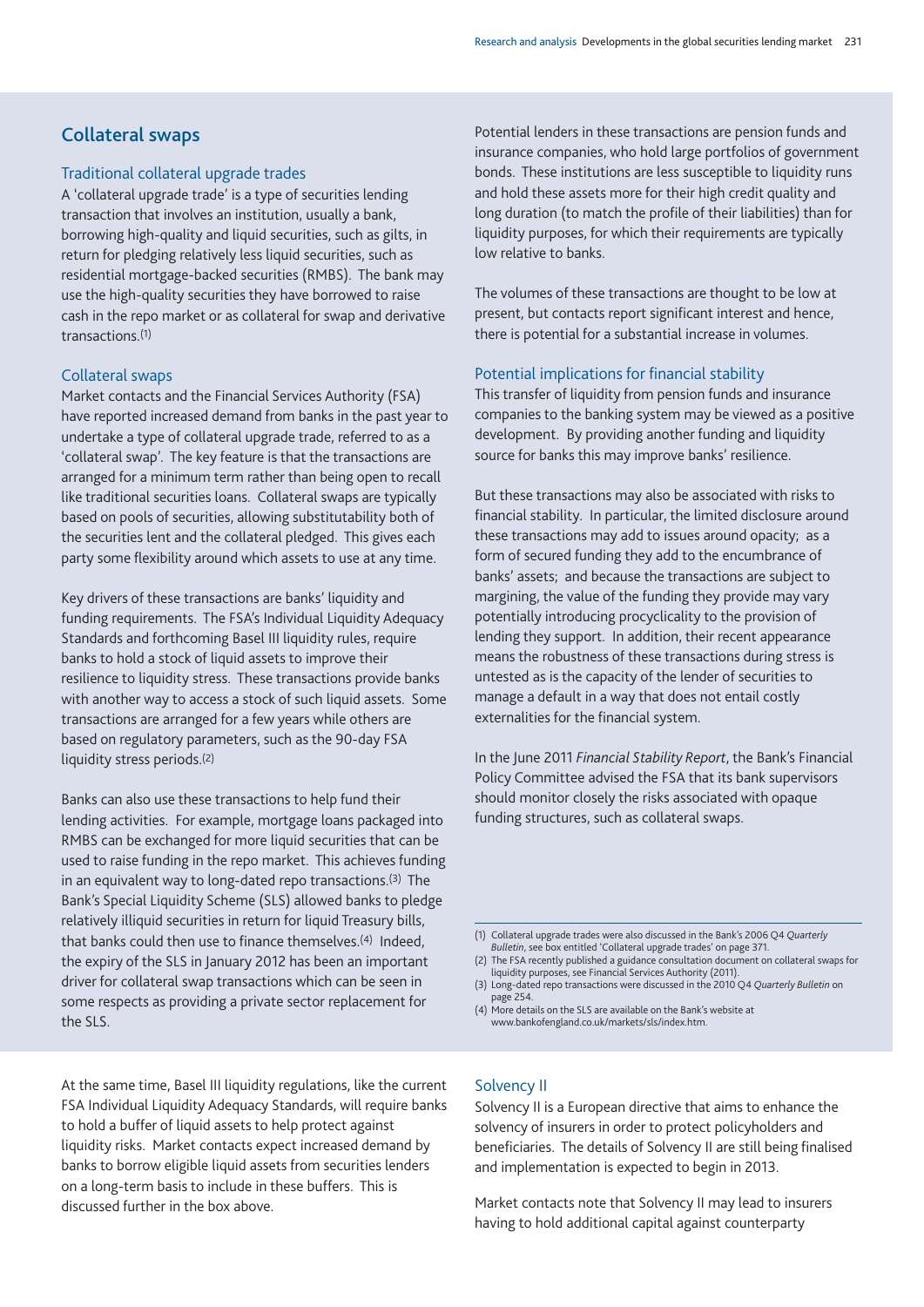exposures to banks. This could increase the amount of capital held by insurers against securities loans. The additional cost of transactions may reduce insurers' incentive to lend securities and could potentially be passed on to borrowers of securities through higher fees.

#### Dodd-Frank Act(1)

The Dodd-Frank Act in the United States aims to improve the stability of the United States' financial system. Some rules began to be implemented from late 2010 with others subject to longer implementation periods.

Under the Dodd-Frank Act, banks will be prohibited from speculating with their own capital (so-called 'proprietary trading'). Proprietary trading desks often borrow securities as part of their investment strategies. Banks have already started closing down their proprietary trading desks, reducing their demand to borrow securities.

New requirements in the Dodd-Frank Act and Basel III may also lead to increased collateral requirements for margining over-the-counter derivatives transactions. Joint research by Morgan Stanley and Oliver Wyman estimated that counterparties will need an additional \$2 trillion of high-quality collateral to meet new margin requirements.(2) This is expected to increase demand to borrow high-quality securities.

#### Short-selling restrictions

A number of countries have introduced restrictions on short-selling in the past few years. Recently, France, Italy, Spain and Belgium introduced temporary restrictions. The aim of these restrictions is to limit potentially destabilising falls in asset prices. To the extent that the restrictions do reduce the amount of short-selling that takes place, it could reduce demand to borrow securities.

## Implications for securities lending

The net impact of these new regulations on securities lending is difficult to estimate but could be significant. Higher capital requirements for banks and insurers should make participants more able to withstand negative shocks and reduce the risks that arise from interconnections. But it could also reduce the supply of — and demand for — securities loans, diminishing some of the benefits to the functioning of the financial system associated with securities lending.

## **Conclusion**

Securities lending has an important role in improving market liquidity. This helps markets operate more smoothly and efficiently, which enables better price discovery and can reduce price volatility. But some characteristics of securities lending can lead to fragilities that may reduce those benefits and create risks to financial stability. In particular, securities lending increases interconnectedness between institutions, which — together with opacity around the pricing and exposure to risk associated with it — can amplify contagion in times of stress.

Since the onset of the financial crisis, market participants have sought to address some of the concerns around securities lending. New regulation on institutions involved in securities lending may also address some of the risks, particularly counterparty credit risks. New market infrastructure may also help.

The Bank will continue to monitor developments in the securities lending market.

<sup>(1)</sup> Dodd-Frank Wall Street Reform and Consumer Protection Act. (2) Morgan Stanley and Oliver Wyman (2011).